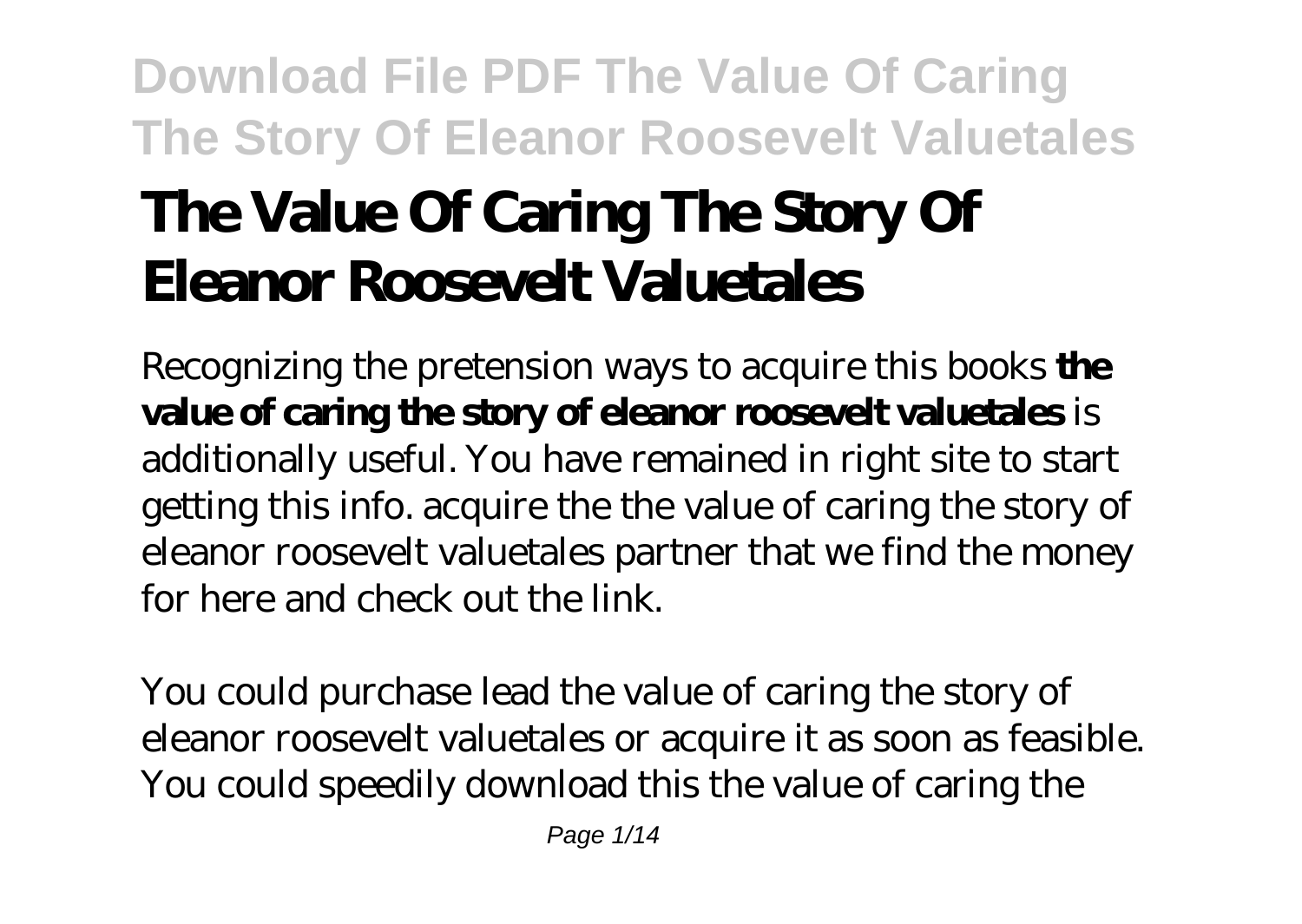story of eleanor roosevelt valuetales after getting deal. So, following you require the ebook swiftly, you can straight get it. It's fittingly completely simple and consequently fats, isn't it? You have to favor to in this sky

Respect and Take Care of Things\"The Caring Me I Want to Be\" Read Aloud The 10 Most Important Human Values Fearless Soul WHEN I CARE ABOUT OTHERS - BY CORNELIA MAUDE SPELMAN - NARRATED BY DESHANTA B The Reflection in Me HD I'LL DO IT, TAKING RESPONSIBILITY (BOOK)KIDS READING WITH ENGLISH SUBTITLES The story of ''SHARING IS CARING\" Be Kind | A Children's Story about things that matter Book Care <del>How to properly take care of</del>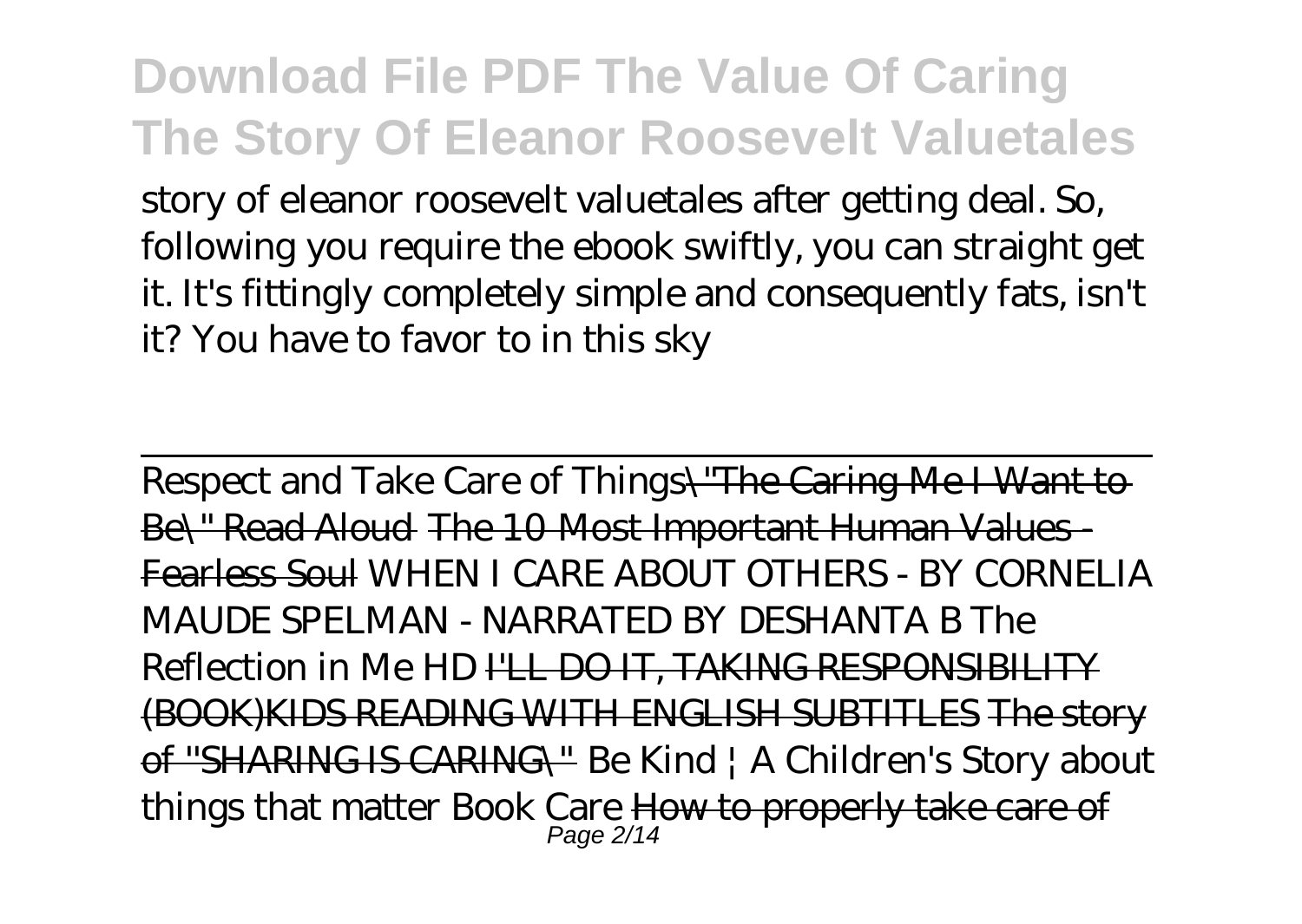books Sharing is caring | Morals \u0026 Values for kids | Moral stories for Kids | ThinkJr Creations Taking Care of Books Learn to Share, Roys Bedoys! Sharing is Caring - Read Aloud Children's Books Princess Caring ~ Read Aloud Book at Kids Magical World (book 1 of 4 in a set) *Caring For Others | Moral Values For Kids | Moral Stories For Children HD Moral Stories - Sharing and Caring - EP05*

When a Man Ignores Your Value, Say THIS To Him How To Read Fewer BooksWhen You Stop Caring, Results Come No ISBN? No problem! How to quickly find a book's value on Amazon

The Value Of Caring The

Out of ALL of the values you have listed, I think caring is potentially the MOST important. It IS the basis for Page 3/14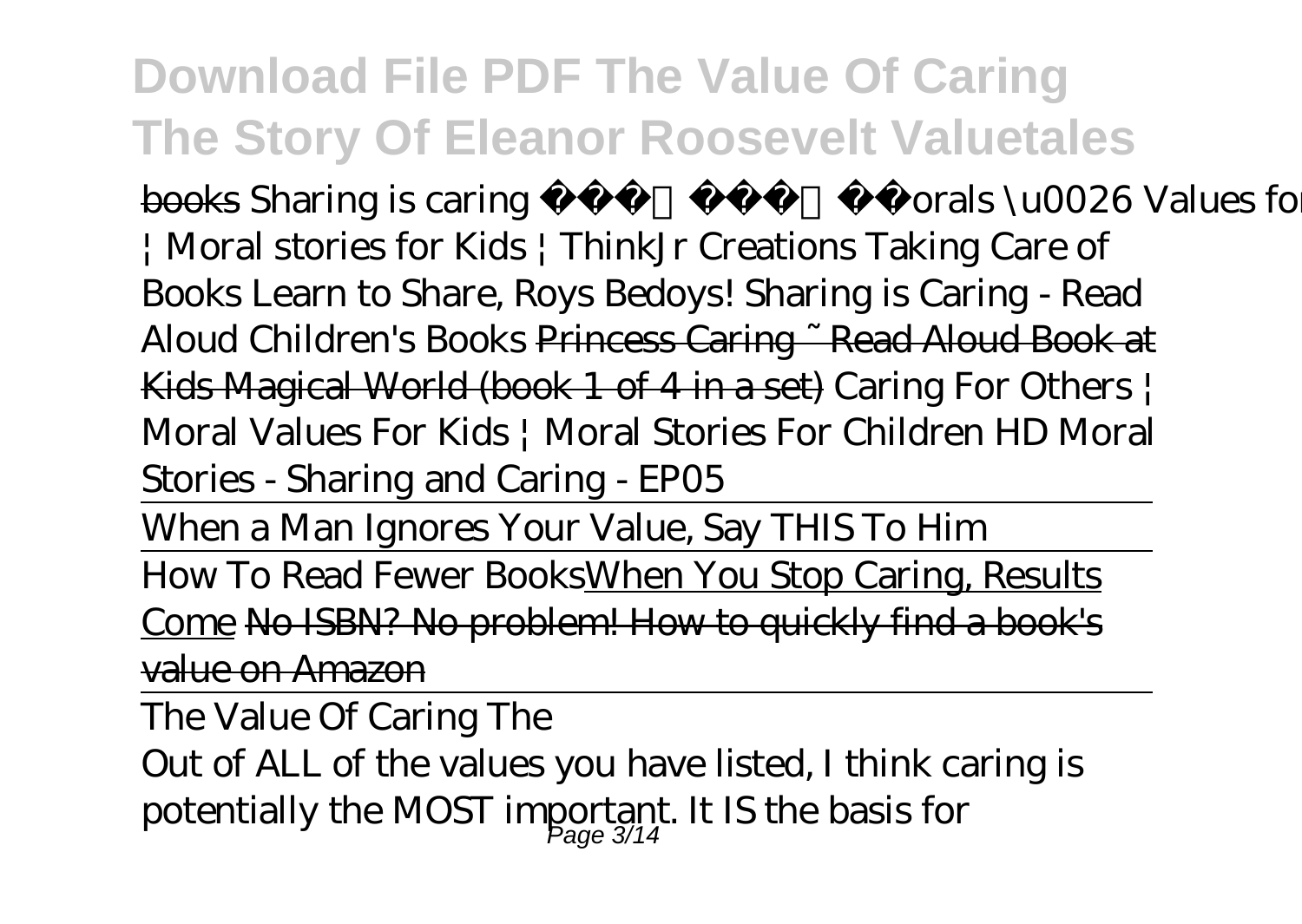compassion, understanding, love, friendships, and SOOOOO much more. I have a "group" ( you can join on my Facebook page ) that you can join that I call "Conscientious Protectors". Read about it and join if you like.

Explore the value of Caring with related quotes, stories ... Are You Demonstrating the Value of Caring? Boyd, Beth Blaszczyk. Author Information . Beth Boyd, MSN, RN, CNE, is the Director, Nursing Simulation & Clinical Skills Laboratories at Sacred Heart University in Fairfield, CT, and per diem Nursing Supervisor/Nurse Educator at Milford Hospital, Milford, CT. She has 30 years' experience in education ...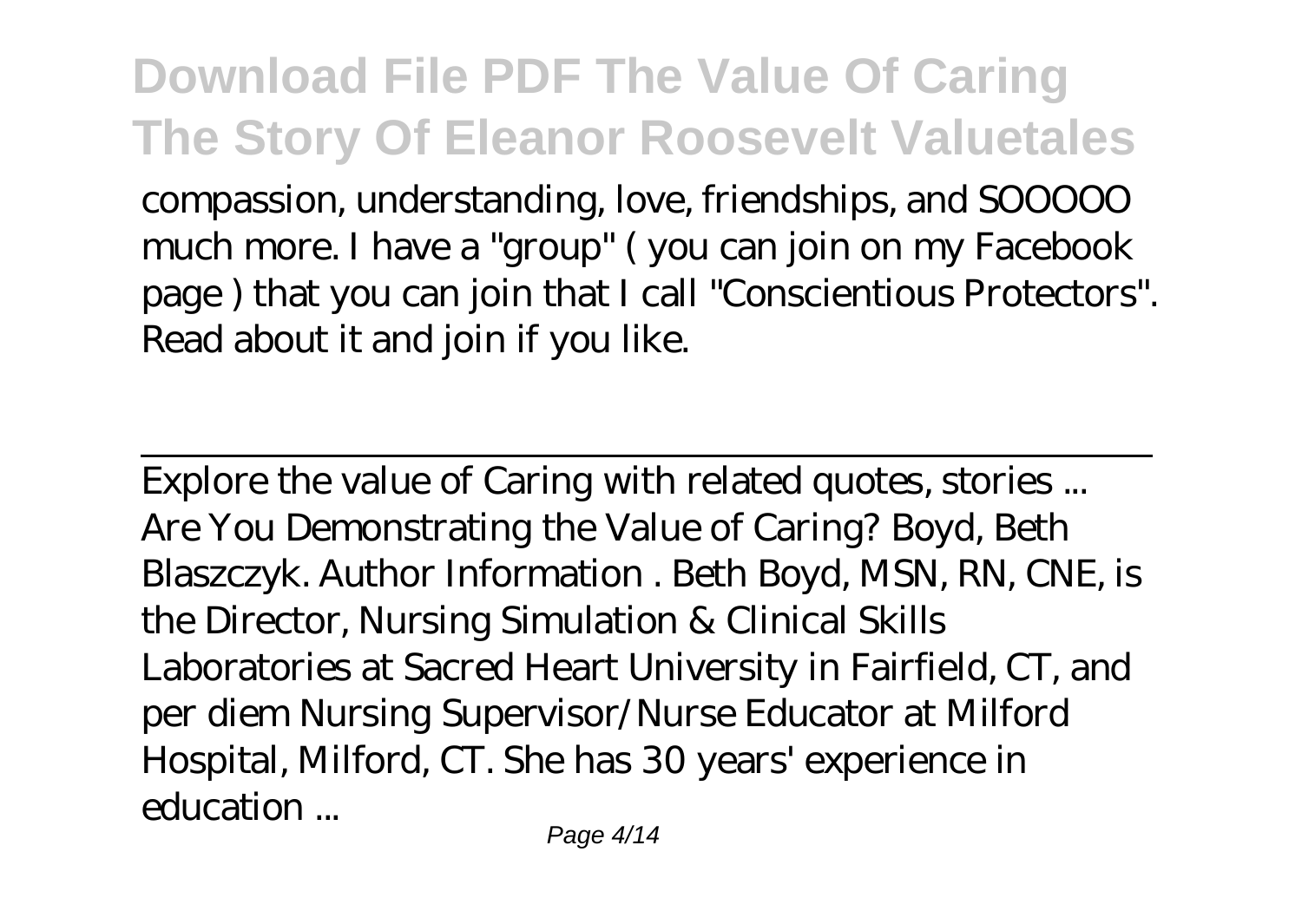Are You Demonstrating the Value of Caring? : Journal of ... According to Toño, taking care of the team, for example, produces a positive impact on the retention of talent, which in turn will positively impact the code, the product and the company. Toño observed that, for example, delivery times are very tight and this ends up preventing developers from giving the necessary care and affection to the code.

The Value of Caring Tasks in Our Environment | Agile Alliance Caring – the Third Core Value In continuing the discussion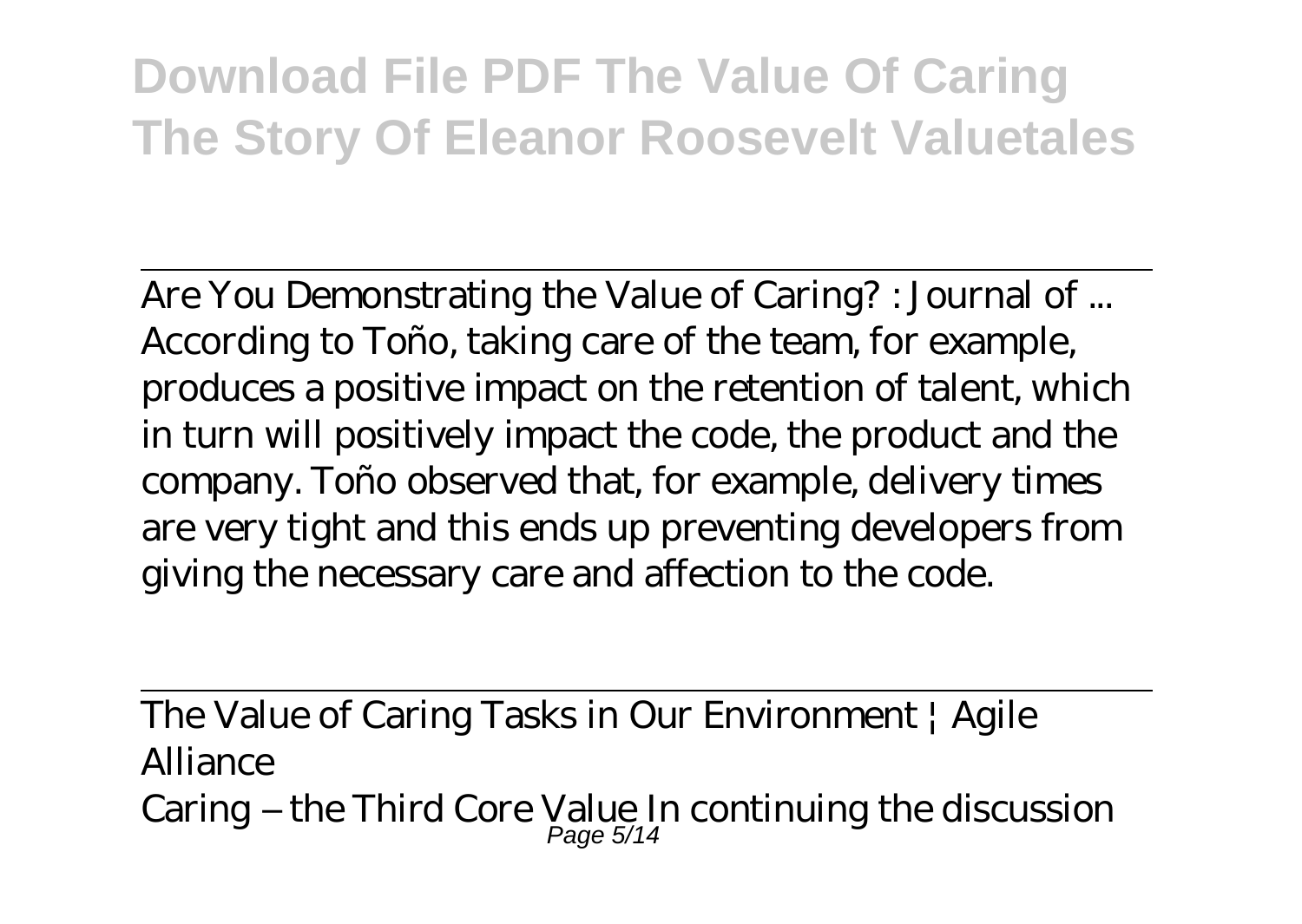**Download File PDF The Value Of Caring The Story Of Eleanor Roosevelt Valuetales** of core values, let's focus on caring. We define this core value as "Eager to help others, attention to detail, consistency, protecting the brand, willing to take ownership of issues."

Caring, the Third of Seven Core Values for Open Sky Group Thinking About Caring. Definition: Able to feel, think, and act in the interest of others, oneself, and the environment. Behavior reflecting the value: He picks up litter by the side of the road; fixes a snack willingly for a younger sibling; reads to an elderly neighbor whose eyesight is failing. He refuses to take drugs.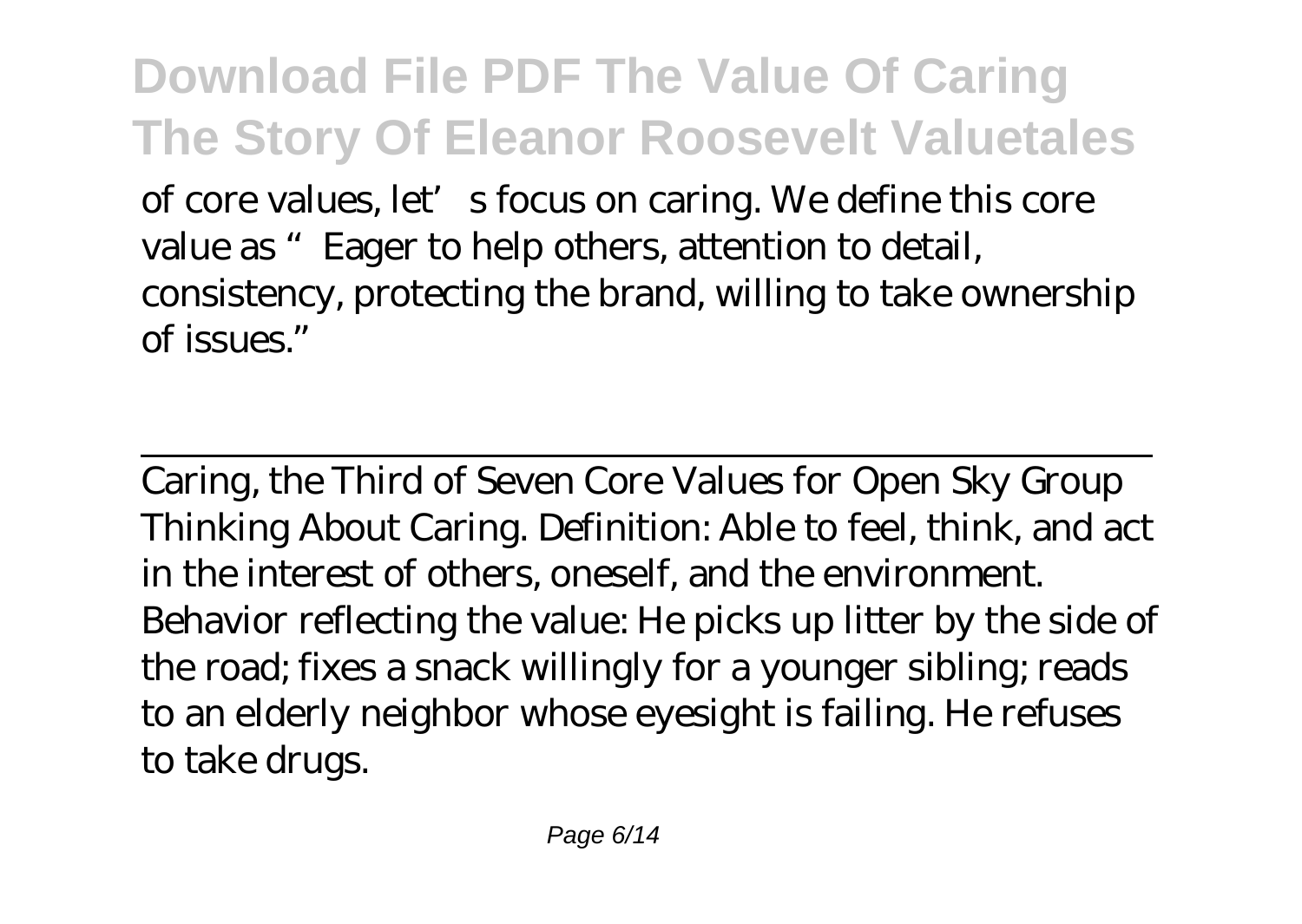Looking at Values -- Caring caring others is important because if we care for others ,it will be retured to you in some or the other way or god will.so always care for others.

What is value of caring for others? - Answers Valuing Carers 2015 – the rising value of carers' support is the third in a series of research reports looking at the value to the UK economy of the support provided by unpaid carers. This report is authored by Professor Sue Yeandle (University of Sheffield) and Dr Lisa Buckner (University of Leeds) and published by Carers UK. POLICY FILE(S)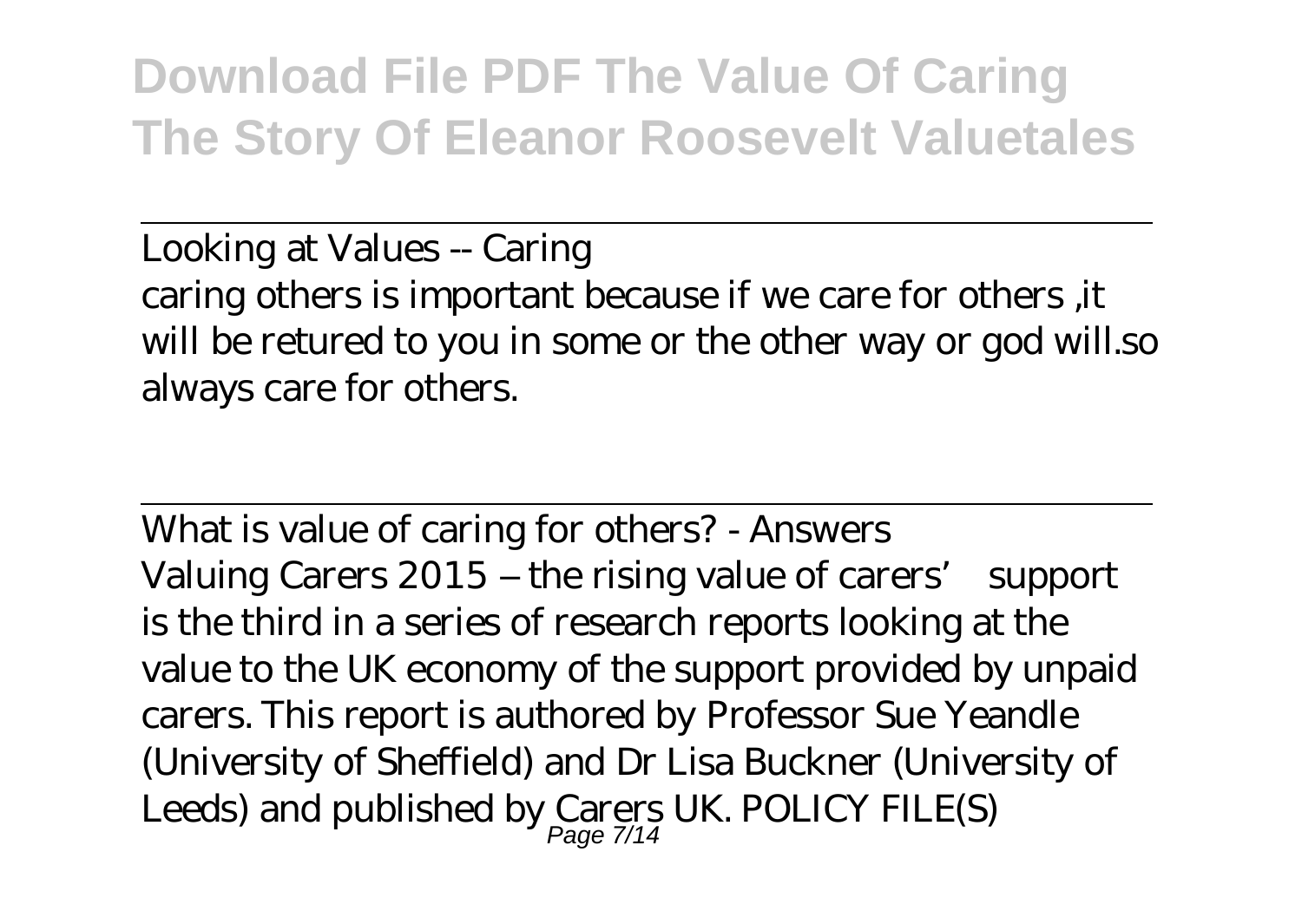#### Valuing Carers 2015 - Carers UK

Be Caring was born from a desire to recognise that at the heart of everything we do is care. Care for our colleagues, care for our customers and also care for our friends, families and communities. Working together to support and encourage our people and customers to reach their goals, however large or small they may be, is what we're about.

Our Core Values - Be Caring Our vision is that no matter who you are or where you are, you will tell us that you receive: " outstanding care delivered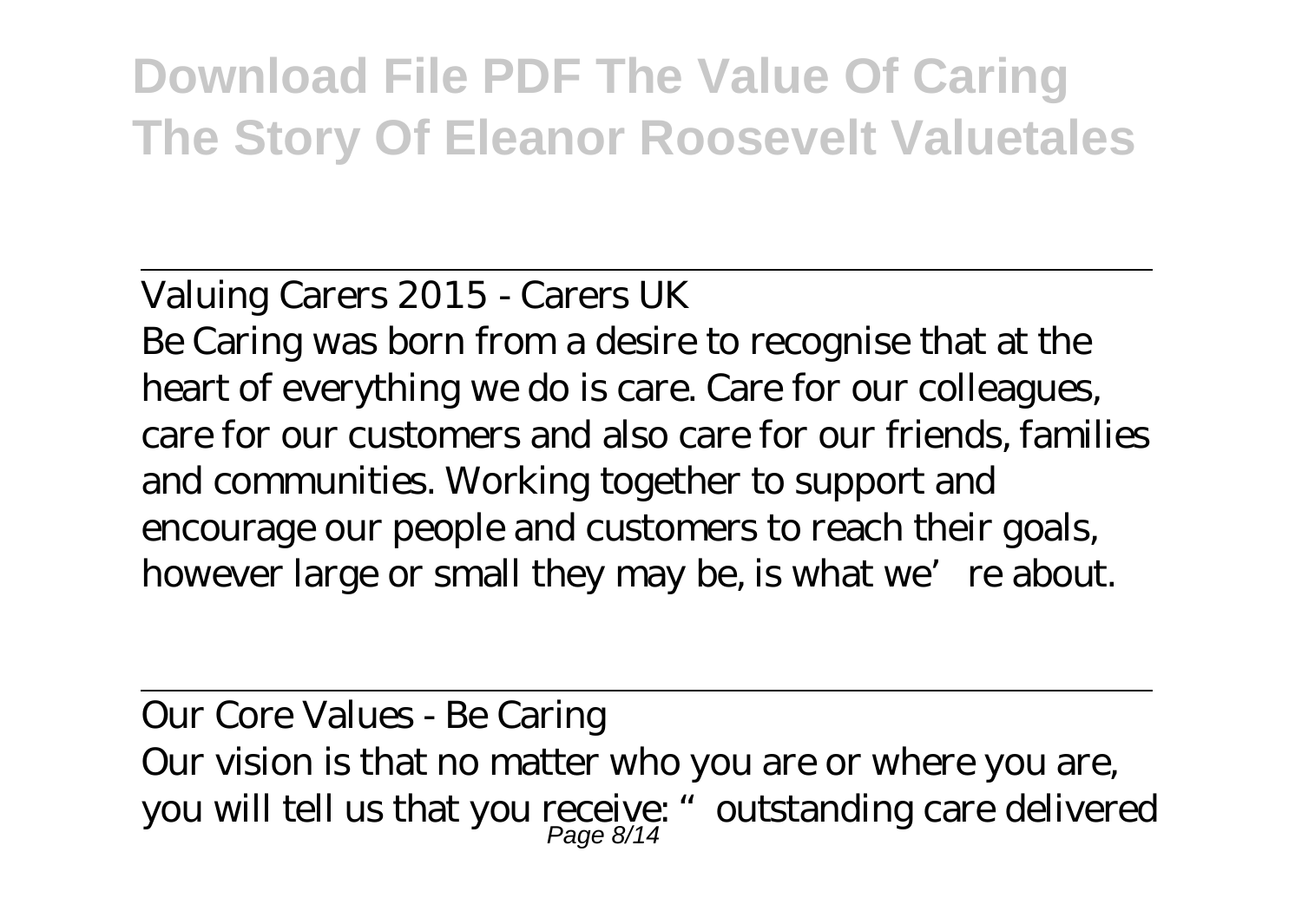**Download File PDF The Value Of Caring The Story Of Eleanor Roosevelt Valuetales** by outstanding people". Our values are to be caring, safe and excellent. Caring. Privacy and dignity is at the heart of our care; We treat people with respect and compassion

Our strategy | Oxford Health NHS Foundation TrustOxford ... Here are some examples of the values and behaviours you might need to work in social care. Dignity and respect Learning and reflection – (thinking about what you do and why you do things in a certain way) Working together Commitment to quality care and support Here are examples of how these values and behaviours might look in your everyday work.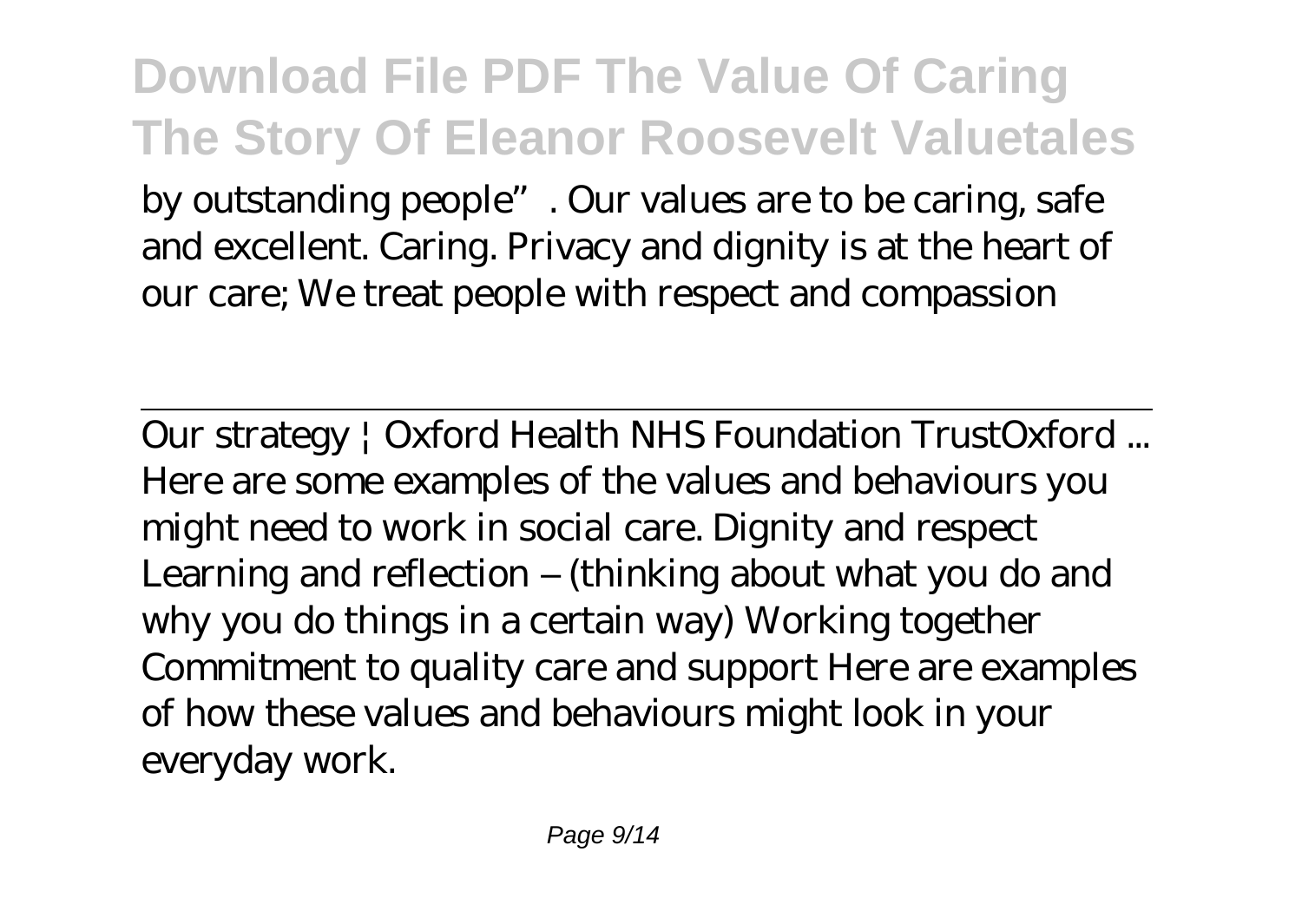What values do I need to work in social care Encourage warm and caring relationships between child and carer that nurture attachment and create a sense of belonging so that the child or young person feels safe, valued and protected. Help children and young people to develop a strong sense of personal identity and maintain the cultural and religious beliefs they choose.

Principles and values | Looked-after children and young ... Carrying value is an accounting measure of value in which the value of an asset or company is based on the figures in the respective company's balance sheet. For physical assets,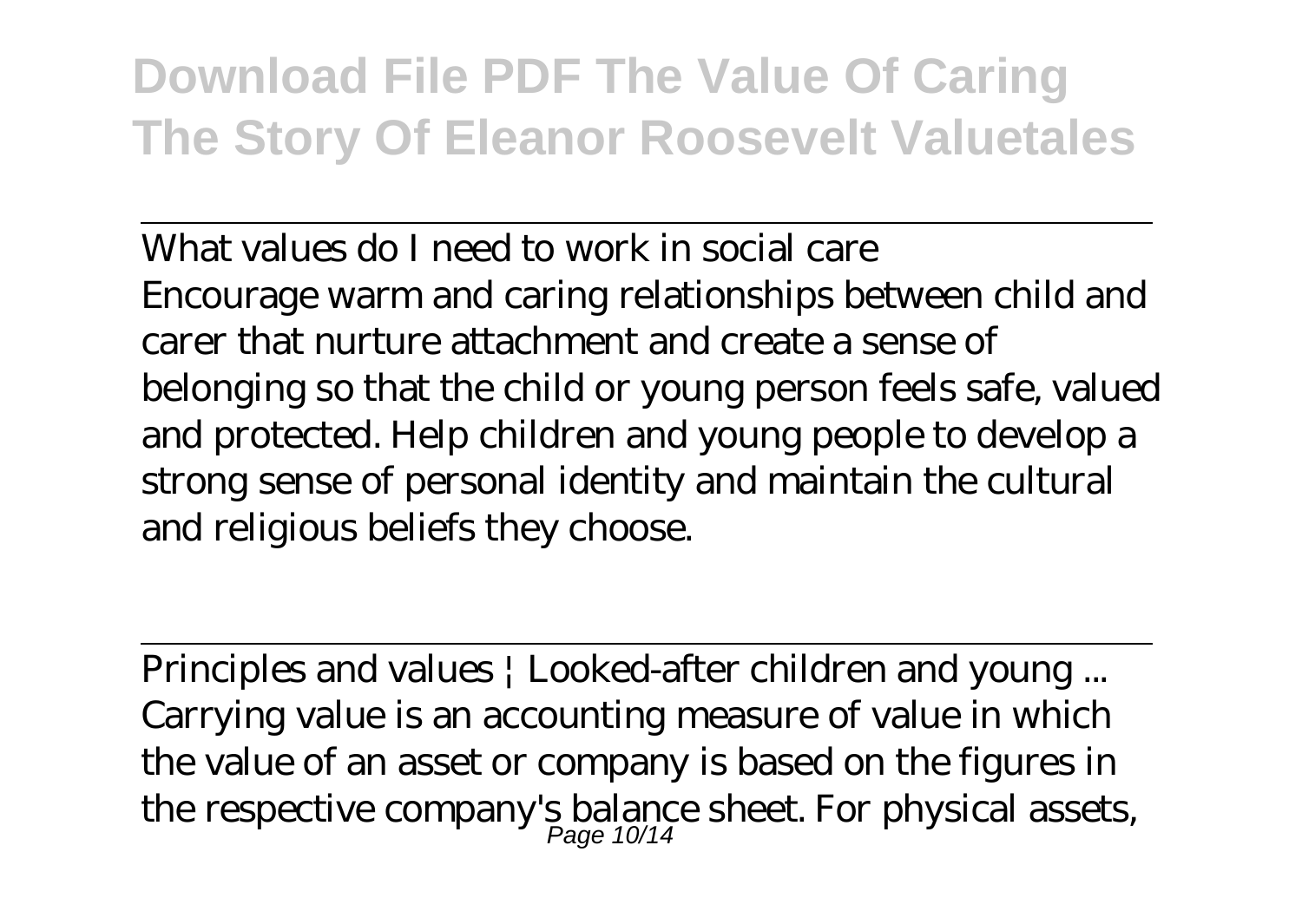**Download File PDF The Value Of Caring The Story Of Eleanor Roosevelt Valuetales** such as machinery...

Carrying Value Definition

Respect and dignity We value each person as an individual, respect their aspirations and commitments in life, and seek to understand their priorities, needs, abilities and limits. We take what others have to say seriously. We are honest about our point of view and what we can and cannot do.

NHS Core Values | EPUT Values of care 1) Promoting equality and diversity of people who use services: -recognising individual needs and catering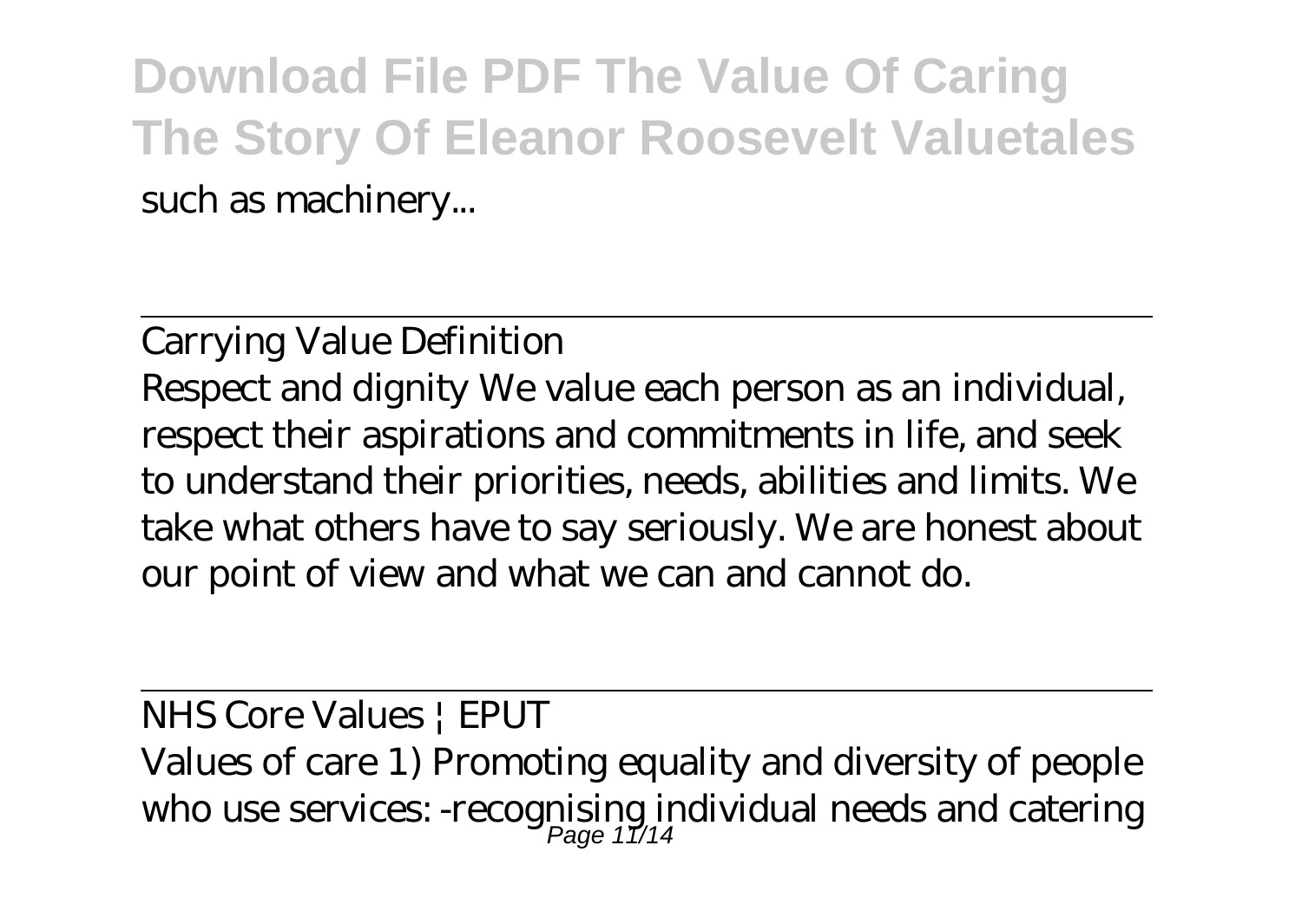to... 2) Promoting individual rights and beliefs -supporting a service users right to choose their own lifestyle -support a... 3) Maintaining confidentiality

Values of care - Weebly

CARE is a global leader within a worldwide movement dedicated to ending poverty. We are known everywhere for our unshakeable commitment to the dignity of people. Our Mission. CARE works around the globe to save lives, defeat poverty, and achieve social justice. Our Vision

Our Mission & Vision - Save Lives, Defeat Poverty - CARE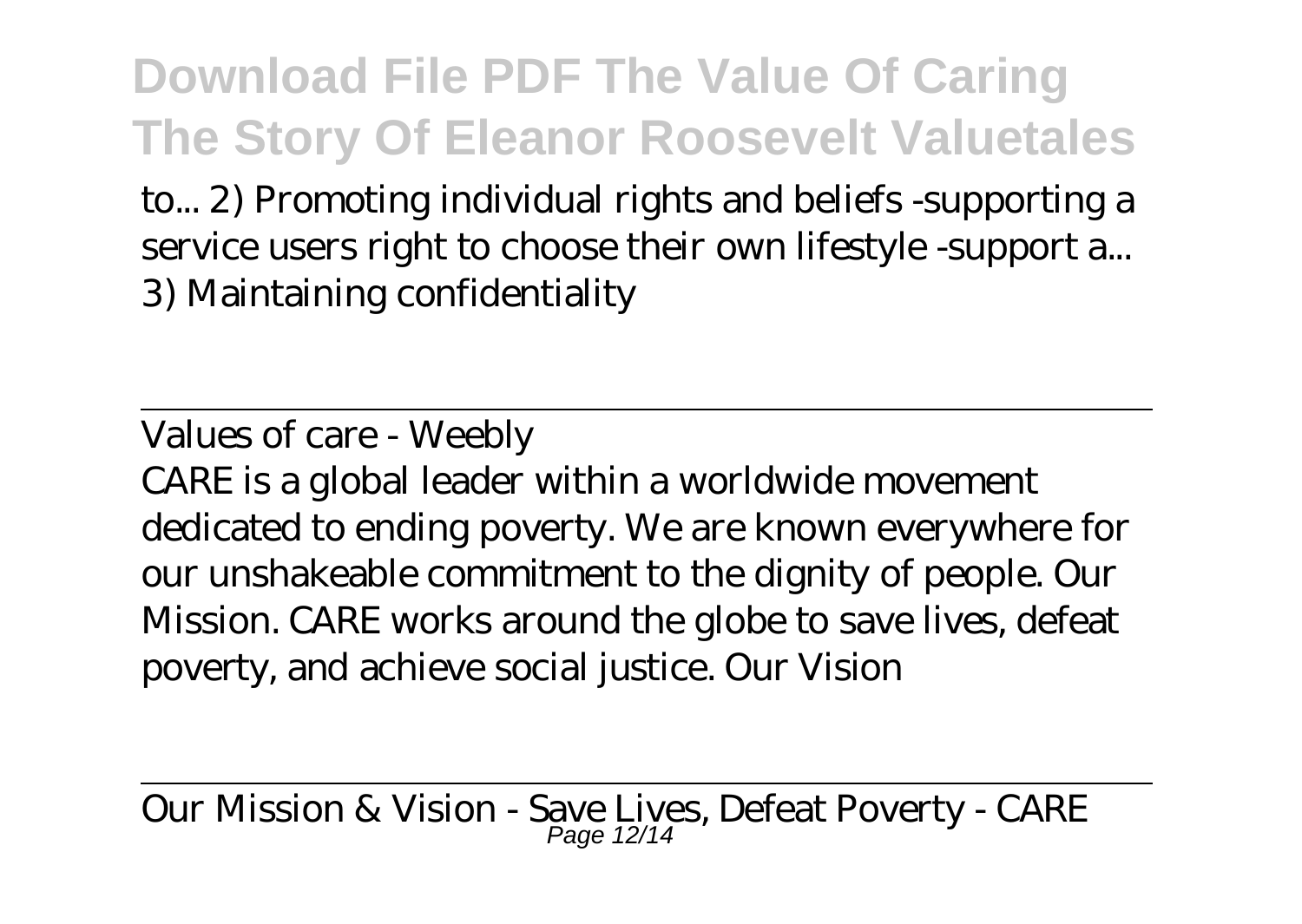Taking care of another person can be both incredibly draining and amazingly rewarding. Most research on caregiving has focused on the benefits to the person receiving care, but an emerging body of research suggests that – under the right circumstances — providing support also benefits caregivers.

Caring for Others Can Bring Benefits – Association for ... The Core Values of Care are: commitment, communication, care, compassion, courage and competence. A commitment to our residents is a cornerstone of what we do.